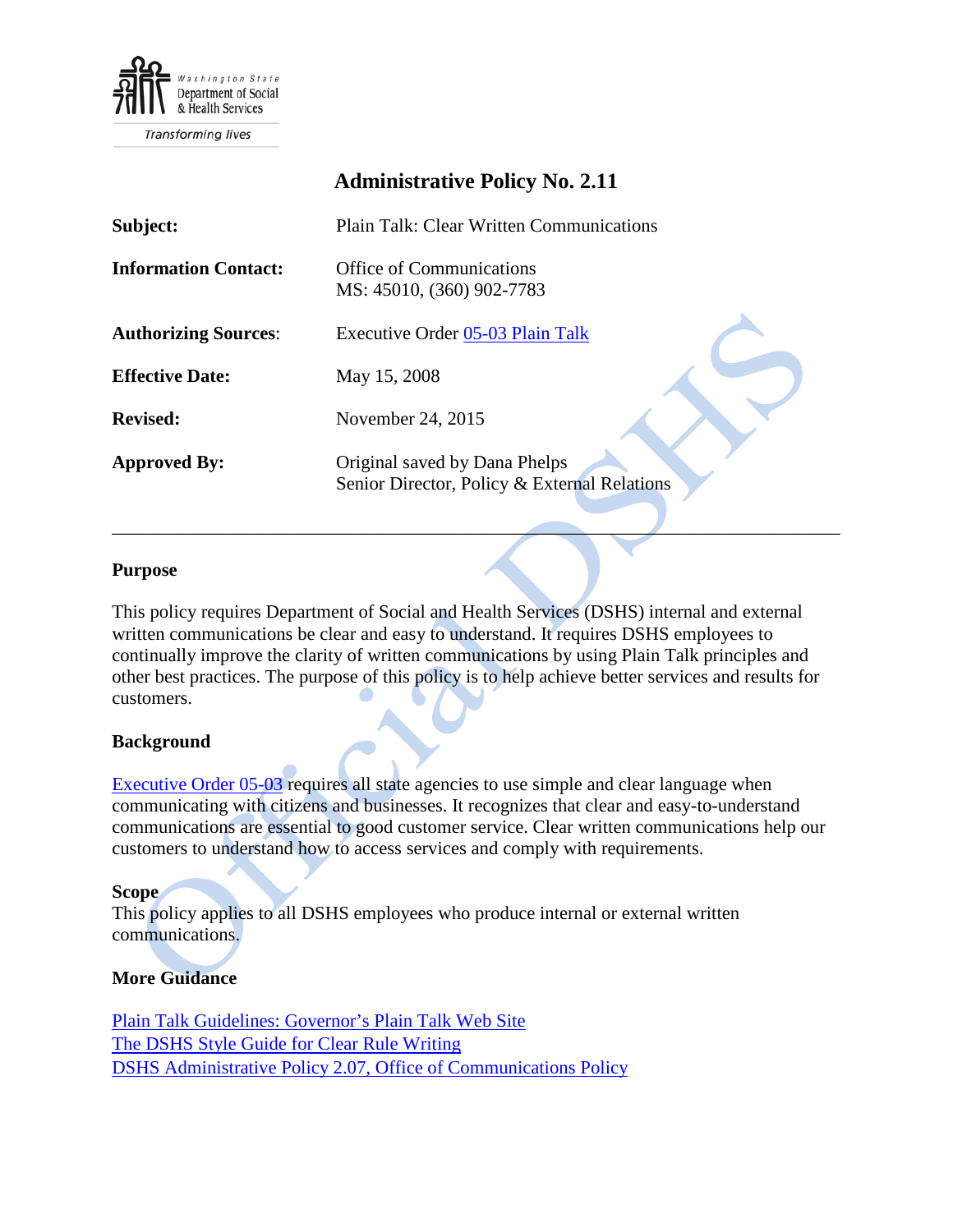Administrative Policy No. 2.11 November 24, 2015 Page 2

[DSHS Administrative Policy 7.21, Access to Services for Clients Who Are Limited English](http://one.dshs.wa.lcl/Policies/Administrative/DSHS-AP-07-21.pdf)  [Proficient](http://one.dshs.wa.lcl/Policies/Administrative/DSHS-AP-07-21.pdf)  [DSHS Administrative Policy 11.02, Forms Management](http://one.dshs.wa.lcl/Policies/Administrative/DSHS-AP-11-02.pdf) [DSHS Administrative Policy 11.08, DSHS Administrative Policies](http://one.dshs.wa.lcl/Policies/Administrative/DSHS-AP-11-08.pdf)

## **Definitions**

**Additional Guidelines:** Guidelines developed for specific types of writing, such as letters, instructions, manuals, forms, rules, policies, contracts, news releases and webpages.

**Intended Audience**: Targeted users of the information, such as the public, DSHS clients, vendors, service providers, partnering agencies, tribal organizations and DSHS employees.

Peer Reviews: Activities enabling an author to ask for feedback from other employees on draft documents.

**Plain Talk Activities:** Activities promoting use of Plain Talk principles, including meetings, training, workshops, writing projects, reports, website development and inquiry response.

**Plain Talk Principles:** General guidelines for writing documents under Executive Order 05-03:

- Understand customer needs.
- Include only relevant information.
- Use words your customers use.
- Write in active voice
- Keep sentences and paragraphs short.

**Usability Tests:** Activities enabling employees to ask for feedback about the clarity and usability of a document or webpage from a sample group of the targeted audience before it is final.

**Written Communications:** Documents including letters, forms, instructions, public notices, fact sheets, media releases, webpages, brochures, flyers, booklets, manuals, rules, policies, reports, contracts, agreements, newsletters, and specific legal documents created by DSHS.

## **Policy Requirements**

## **A. Clear Written Communications**

DSHS must provide clear and easy-to-understand written communications to:

- Assist customers in achieving optimal services and results.
- Increase compliance with DSHS requirements.
- Increase DSHS efficiency by reducing the time spent answering questions.